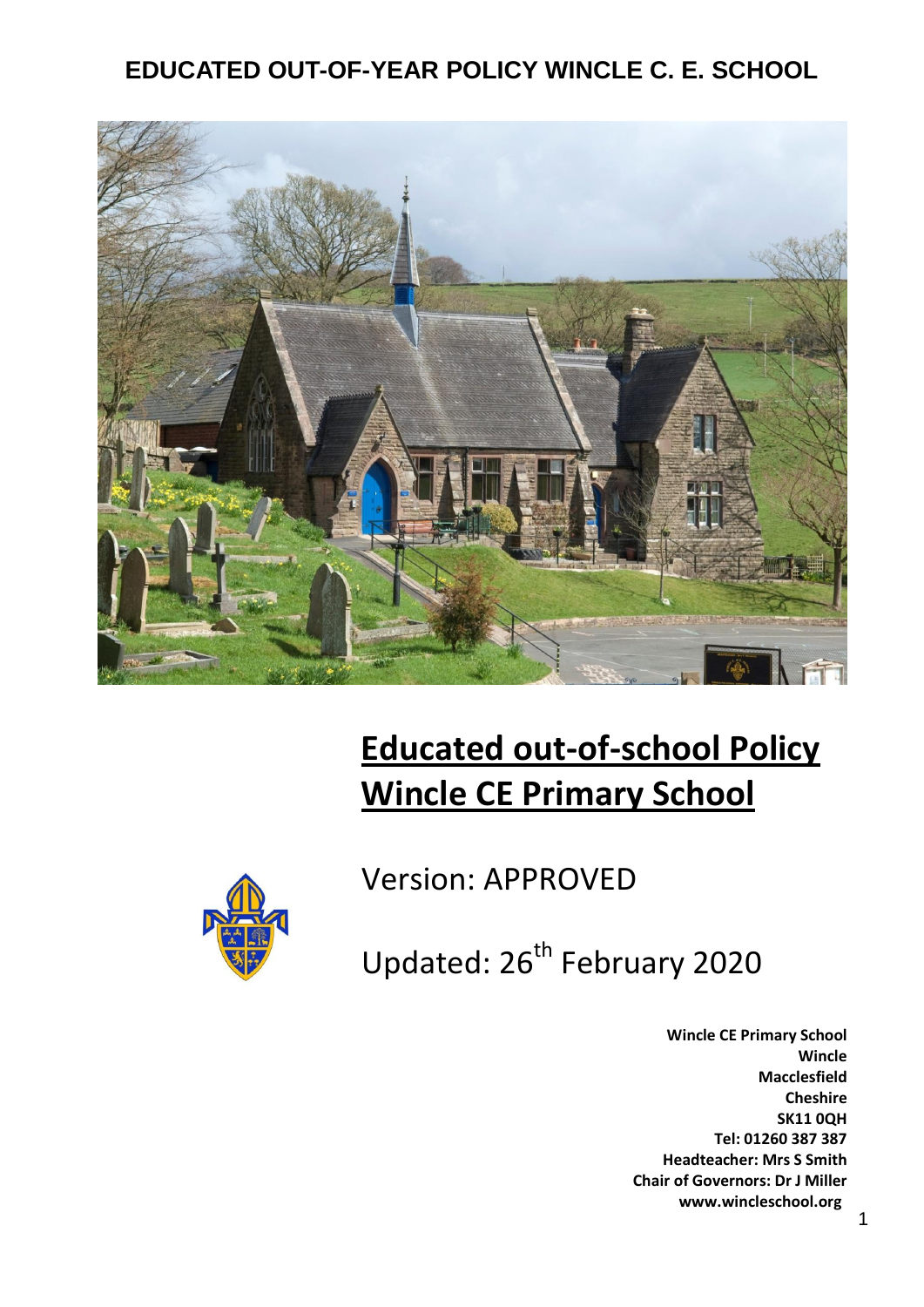#### **Aim of this policy:**

The aim of this policy is to clarify the procedure for requesting an out of year place for a school aged child or young person who attends Wincle CE Primary school for which the Governing Body is the Admission Authority.

*\*\*Please note: The definition of 'the school' in this instance being the head teacher in consultation with class teachers and relevant sub-committees with ratification from the full governing board. \*\*\**

#### **Background:**

This policy has been produced in response to the requests from parents, carers and teaching staff for admission of children outside their normal age group – such as gifted and talented children, or those who have experienced problems or missed part of a year, for example due to ill health. The school must make the decision on the basis of the circumstances of each case, informing parents of their statutory right to appeal. This right does not apply if they are offered a place in another year group at the school.

As a general principle, the Local Authority guidance states that pupils should progress through schools with their chronological peer group. The assumption should always be that children remain in their age group and move up with their peers. There is no evidence that staying behind for an additional year leads to improved educational attainments; the argument that staying behind for an extra year will enable the child to 'catch up' has no validity.

It is vitally important that if a child is advanced, the implications in terms of transfer early to secondary school are considered. The child would be expected to transfer at the same time as their adopted year group. The co -ordinated admissions scheme for Cheshire East will apply to all children operating in year 6, whether that is their correct chronological age group or not. Primary schools need to be aware that they are making a decision that has an on-going implication for the child's secondary education. In addition, whilst the child may be intellectually ahead of their peer group, they may not be so advanced either socially or emotionally. Such advancement may indeed not meet their intellectual needs. These are very important factors to consider.

The needs of the child as an individual must be paramount, rather than school organisation, curriculum and assessment considerations. Parental views must be fully considered, but they need to be given the opportunity to discuss fully the long -term implications of any move out of year group. It is equally important to hear the views of the child and young person.

This means that if there is a request for a child to remain behind for an additional year/or transfer early, there needs to be very good reasons. This policy is an attempt to set out some of the circumstances that should be considered by staff if and when schools or parents seek their advice.

#### **Relevant Documents:**

- \* Educating out of Year Best Practice Guidance Cheshire East (see Appendix 1)
- \* SEN Code of Practice November 2001
- \* School Admissions Code Department for Education February 2012 (para 2.17)
- \* Ensuring Good Behaviour in Schools Department for Education, September 2012
- \* Disability Rights Commission Code of Practice
- \* Children & Families Bill

#### **Roles and Responsibilities:**

Parents will be responsible for raising their concerns/request with the school and for making themselves aware of the full implications of the outcome if their child is placed out of year. The Head teacher will be responsible for liaising with parents, the child or young person and other professionals to build a relevant range of evidence in order to reach a decision to request an out of year placement. The Head teacher is also responsible for explaining the full implications of out of year placements to parents and young people.

#### **Monitoring:**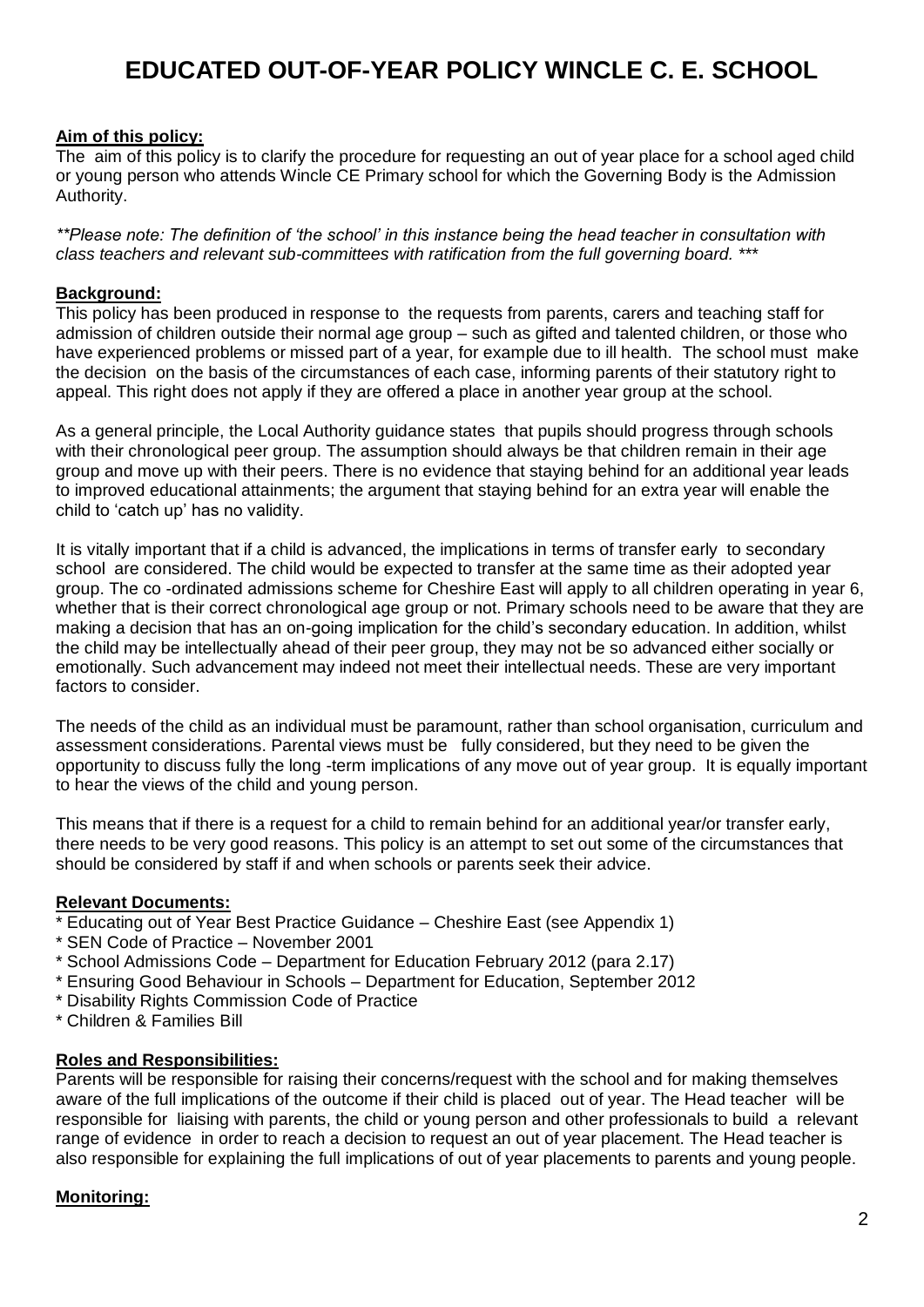The monitoring and evaluation of the policy will be undertaken by the full governing body.

### **Appendix 1**

### **Cheshire East - Best Practice Guidance - Placement of pupils out of their chronological/peer age group**

### **Introduction:**

Year on year, within Cheshire East, there is a very small number of pupils who are placed and taught out of their chronological age group. The issue of placement of pupils out of chronological age group is often raised at phase transfer, particularly where the demands of the next phase are considered to be too great for the child or young person. It is recommended that these discussions take place the year prior to transfer for example during Y5 prior to transfer to KS3.

Parents and schools often justify their decision to place a child in a year group other than their chronological age group in one of the following ways:

- the pupil is gifted and exceptionally able and is isolated as a learner in their present peer group;
- the pupil is achieving at a level significantly below age-expectation;
- the pupil has a birth date in July or August or they are born prematurely; (see attached guidance)
- the pupil has an emotional delay and/or finds it difficult to make age-appropriate peer relationships, resulting in the risk of bullying and social exclusion;
- the pupil has missed a significant portion of a particular year's study through illness or other unavoidable absence;
- the pupil has had no pre-school experience and it is considered that they will benefit from an additional year in the early years setting of a Reception class.

The guidance set out below does not apply to decisions made in respect of children who have a Special Educational Needs Statement.

### **Best practice guidance:**

- The responsibility for addressing the pupil's individual needs lies with the school.
	- The Teachers Standards require teachers to:
		- \* Set high expectations which inspire, motivate and challenge
		- \* Promote good progress and outcomes
		- \* Demonstrate good subject and curriculum knowledge
		- \* Plan and teach well structured lessons
		- \* Adapt teaching to respond to the strengths and needs of all pupils
		- \* Make accurate and productive use of assessment
		- \* Manage behaviour effectively to ensure good and safe learning environment.
- Pupils placed and taught out of their age group, will be a rare exception, never being more than a single year's difference.
- Such a placement will only be considered as a desirable course of action if full consultation and agreement has taken place with all parties.

### **Where pupils are educated in an older age group, it is expected that:**

- the gifted and exceptionally able pupil has demonstrated exceptional intellectual skills and achievement in all subject areas;
- there has been a full exploration of curriculum extension and enrichment;
- the pupil has a physical maturity sufficient to meet the needs of the curriculum;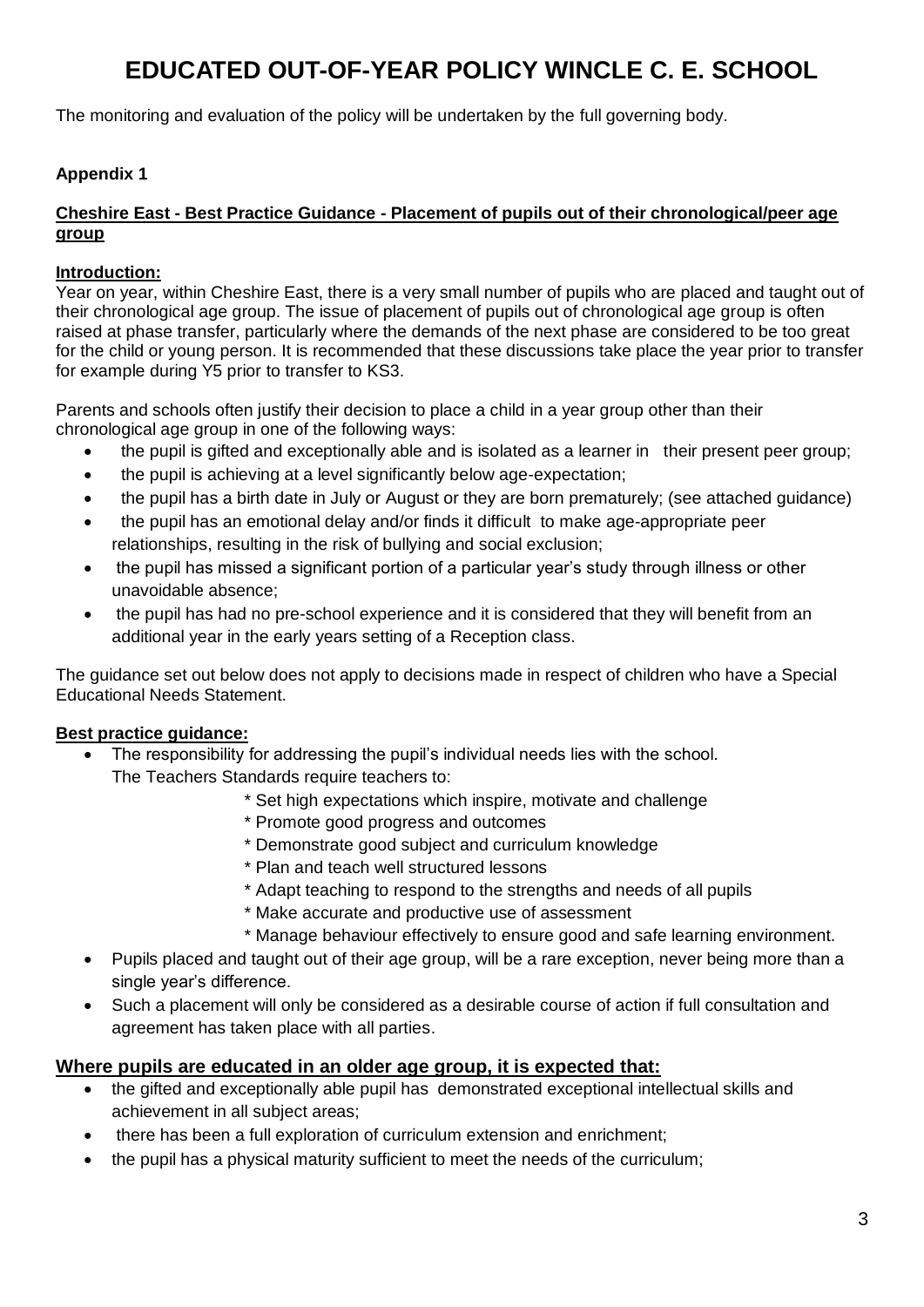- the pupil's emotional and social maturity will enable positive peer relationships with an older age group;
- there is informed parental support and agreement;
- where appropriate following consultation and explanation, the pupil agrees with the potential implications;
- there are clear plans for phase transfer and examinations.
- the pupil will cease to be of compulsory school age on the last Friday of June in the school year they become 16.
- the pupil must continue in education or training until the end of the academic year in which they turn 17, up until 2014, and until their  $18<sup>th</sup>$  birthday in 2015.

### **Where pupils are educated in a younger age group, it is expected that:**

- the pupil shows significant delay in all areas of educational skills, social and/or physical development to an extent that curriculum differentiation is not reasonable or sufficient;
- where appropriate following consultation and explanation, the pupil agrees with the potential implications;
- there are clear plans for phase transfer and examinations.
- there is informed parental support and agreement;
- the pupil will continue with their education even though they are above the compulsory school age. (A pupil ceases to become of compulsory school age on the last Friday of June in the school year when they become 16). The school will continue to receive funding for the pupil.
- the pupil must continue in education or training until the end of the academic year in which they turn 17, up until 2014, and until their  $18<sup>th</sup>$  birthday in 2015.